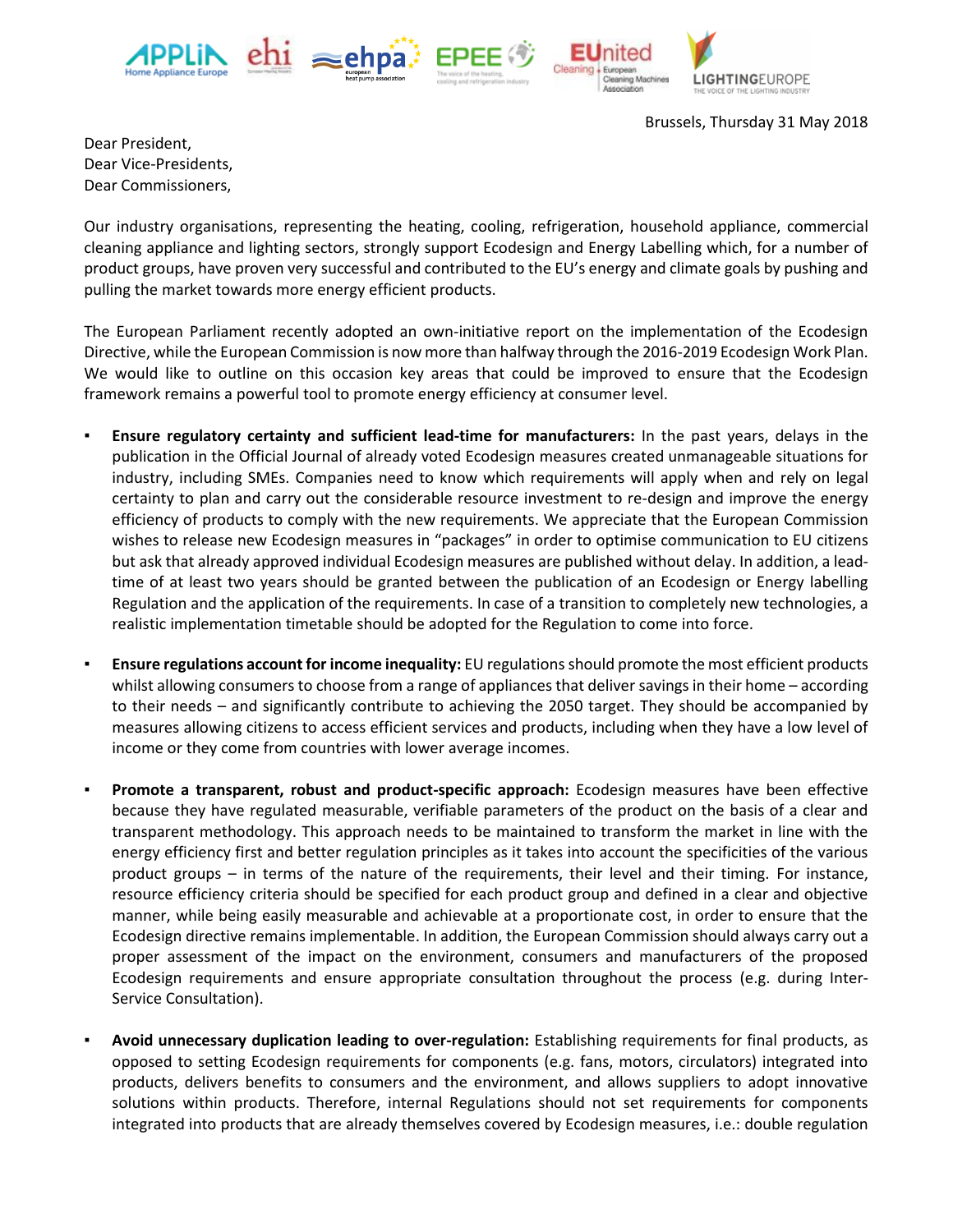

should be avoided. Imposing the use of specific components would draw on resources that producers could use to invest in other innovative and more energy efficient technical solutions.

▪ **Ensure correct implementation and enforcement:** Finally, the current Ecodesign and Energy Labelling policies should be complemented with measures to support the market uptake of efficient products and strengthen Market Surveillance so that policy goals such as climate and energy efficiency objectives can be met in reality.

Cost-effective Ecodesign requirements have contributed to substantial energy savings because they are based on important key principles: simplicity, affordability, measurability and transparency. To keep the effectiveness of the Ecodesign framework these fundamental principles must be respected and implemented swiftly. In addition, these principles need to be complemented with appropriate measures to promote energy-efficient products and ensure a better enforcement of Ecodesign Regulations.

We remain at your disposal should you have any questions, and would like to request a meeting to discuss this issue further at your convenience.

Yours sincerely,

Paolo Falcioni, Director General APPLiA – Home Appliance Europe

abboli

Federica Sabbati, Secretary General European Heating Industry (EHI)

Thomas Nowak, Secretary General European Heat Pump Association (EHPA)

Andrea Voigt, Director General EPEE

 $126$ 

Dr. Peter Hug, Managing Director EUnited Cleaning

Ourania Georgoutsakou, Secretary-General LightingEurope